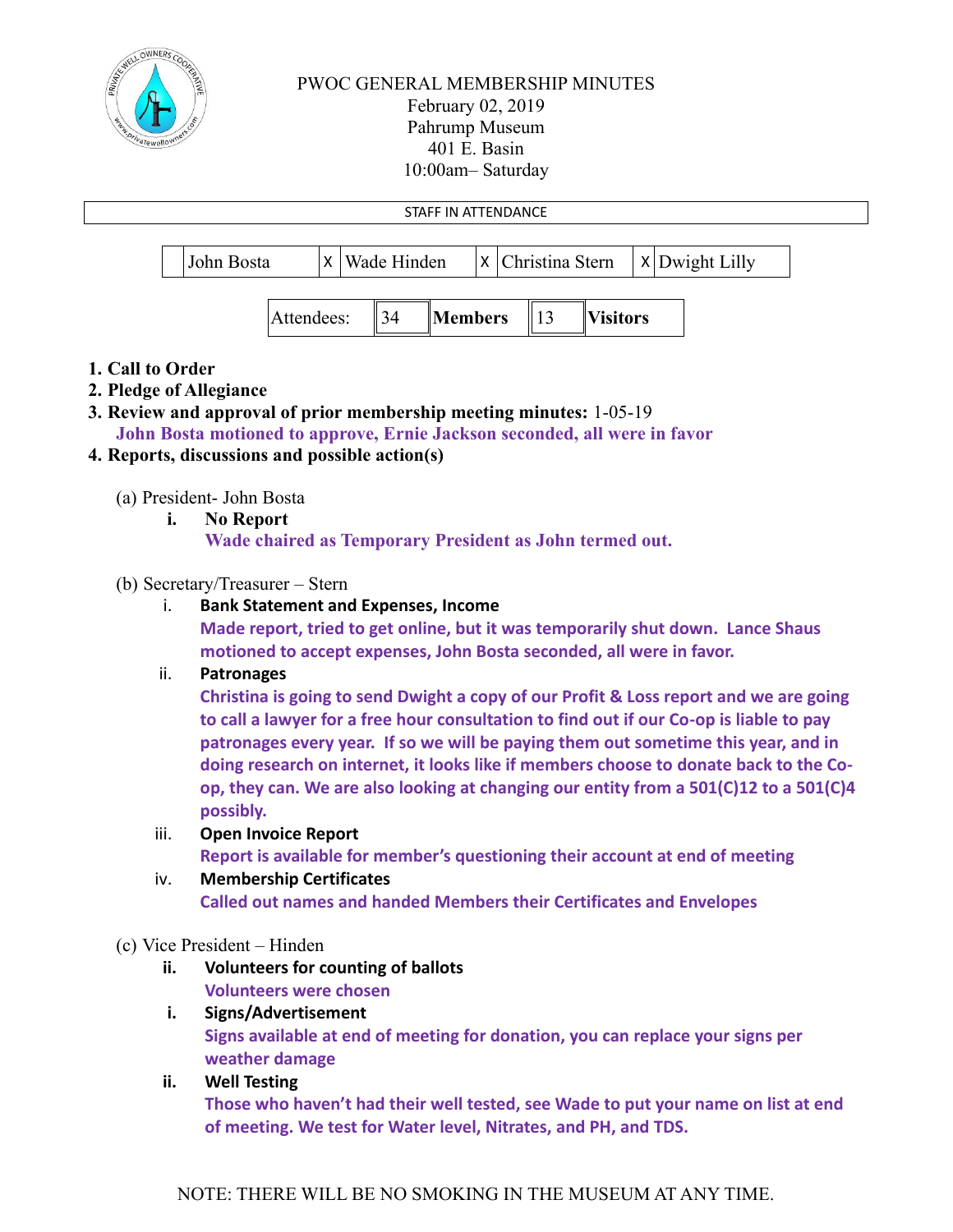#### **iii. Importance of filtering your drinking water**

**Filtering your water can help maintain your immune system. A member stressed importance of using filtered water to boil vegetables if you are not healthy as the well water enters your food. Boiling water only kills some bacteria, but does not illuminate toxins such as Arsenic, Nitrates, etc. A member brought up that Channel 5 had news report of Arsenic in water in Armagosa Valley. Wade said a filter will stop sand from getting into your water. He changes his out every 4 months. He also installed a .5 Micro filter(mesh style) in his well. This stops particles from coming into his water heater, refrigerator, etc. Also there are whole house reverse osmosis systems that include ultra violet light. He passed around a handout. He received his information from a website on Beverage consulting.** 

#### (d) Director – Lilly

i. **T- shirts**

**Anthony Greco volunteered to help Dwight. He printed up a lot, wants to stick with color Blue only, Min donation \$20.00, available after meeting.**

ii. **Radio show**

**KPFF 97.7 FM Mondays & Fridays at 7:00p. Has a Facebook Live Page you can search for Dwight Lilly and picture is of an old time radio. Click that page and watch it LIVE. Dwight found out from a gentleman in Las Vegas who purchased property out here by the Landfill that doesn't have a liner, from watching his radio show. He visited our meeting today.**

iii. **Website**

#### iv. **Ground Water Education-Septic System Maintenance Moved to next meeting, March 02, 2019 due to Elections**

### **5.** Old Business

**None to report**

#### **6.** New Business

**Denise Maraz visited us to talk about Chemtrails that she has been investigating since 2009, 2010 and was working on filming a Documentary. She said, "Our Government and Mainstream media are lying to us about this topic. She had to discontinue documentary to protect her family. She let us know she contacted Geo Engineering Watch and they told her they have a class action suit that has been filed for Chemtrails for all humans in USA. She considers this to be a form of Human Experimentation done to us without consent. She also spoke of Agenda 21. She let us know that President Trump said he was going to put a stop to this spraying during his campaign, and has yet to do so. You can go to Geo Engineering Watch website to find out more information…..**

**Dwight brought up that New Board of Directors need to meet this week to discuss Legislative Process, discuss different committees for moving forward, and discuss changing General Membership meeting from Saturday back to week day again……**

#### **7. Election Results Announced**

**Congratulations to New Board of Directors: President- Dwight Lilly- 77 votes Vice President- Wade Hinden- 75 votes Secretary- Elaine Baumstark- 72 votes Treasurer- Christina Stern- 75 votes**